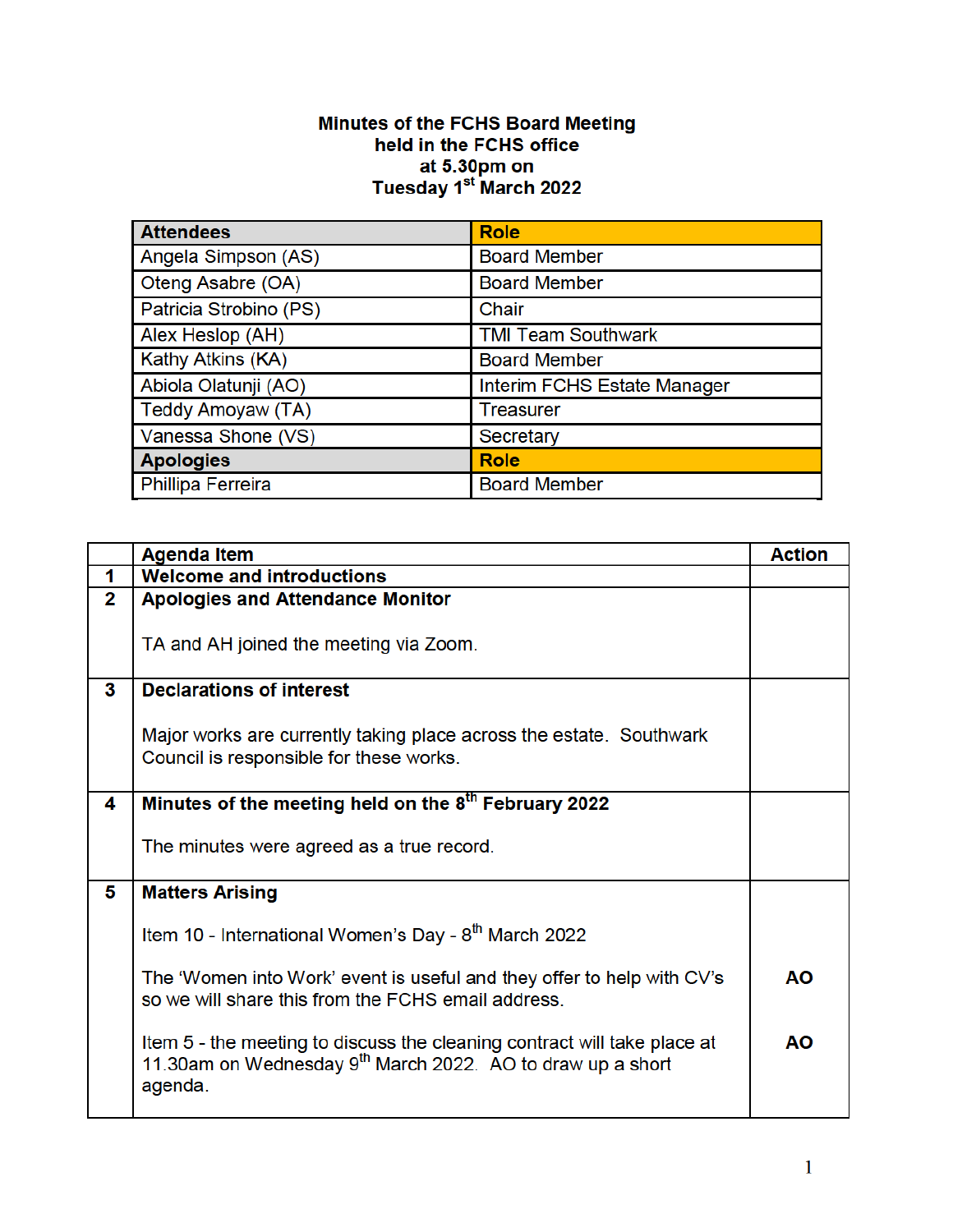|   | Item 7 - Safeguarding - this needs to be added to future agendas so that<br>there are regular updates.                                                                                                                                                                                                                                                                                |           |
|---|---------------------------------------------------------------------------------------------------------------------------------------------------------------------------------------------------------------------------------------------------------------------------------------------------------------------------------------------------------------------------------------|-----------|
|   | Item 9 - we need a $3rd$ quote for our website design and build in time for<br>the April Finance Sub-Committee meeting.                                                                                                                                                                                                                                                               | <b>AO</b> |
|   | Item 9 - internet banking - AO to chase<br>for the final<br>wording for the insert into the Management Agreement.                                                                                                                                                                                                                                                                     | <b>AO</b> |
|   | Item 10 - KA said that wristbands will be available for the Sunday part of<br>the Jubilee celebrations but numbers are needed. The event has gone<br>from four days down to one day. The wristband will entitle the wearer to<br>free food and a deckchair. We need to publicise the event in our<br>Newsletter so that we can get an idea of the numbers.                            |           |
| 6 | <b>Housing Service</b><br>Performance monitoring Report - Q3 YTD (April to Jan) 2021/22                                                                                                                                                                                                                                                                                               |           |
|   | Rent is showing as green (good). Our target is 98% and we are<br>achieving 98.04%. However, rent arrears increased during the<br>pandemic with these being offset by other tenants who are in credit. We<br>will have handbacks where necessary when it is appropriate.                                                                                                               |           |
|   | Void turnaround time is below the target of 28 days.                                                                                                                                                                                                                                                                                                                                  |           |
|   | ASB cases increased during the pandemic but at this time there is only<br>one open case.                                                                                                                                                                                                                                                                                              |           |
|   | Estate inspections are taking place on a regular weekly basis.                                                                                                                                                                                                                                                                                                                        |           |
|   | All of the categories in the Performance Management Report were<br>showing as green (good).                                                                                                                                                                                                                                                                                           |           |
|   | AH will ask Resident Services for an update on the property where there<br>is a large amount of rent arrears due to an illegal occupier. AH to advise<br>AO on who is responsible for the rent arrears, the TMO or the council.<br>AH was asked to provide feedback at each meeting about progress with<br>this case. The Chair asked for this to be made a permanent agenda<br>item. | AH        |
|   | AH and AO have looked at garage rent arrears as this was an area of<br>concern. Action notes were sent to AO who is sending information to<br>AH when requested. Garage rent arrears are on the quarterly report but<br>do not appear on the Performance Management Report.                                                                                                           |           |
|   |                                                                                                                                                                                                                                                                                                                                                                                       |           |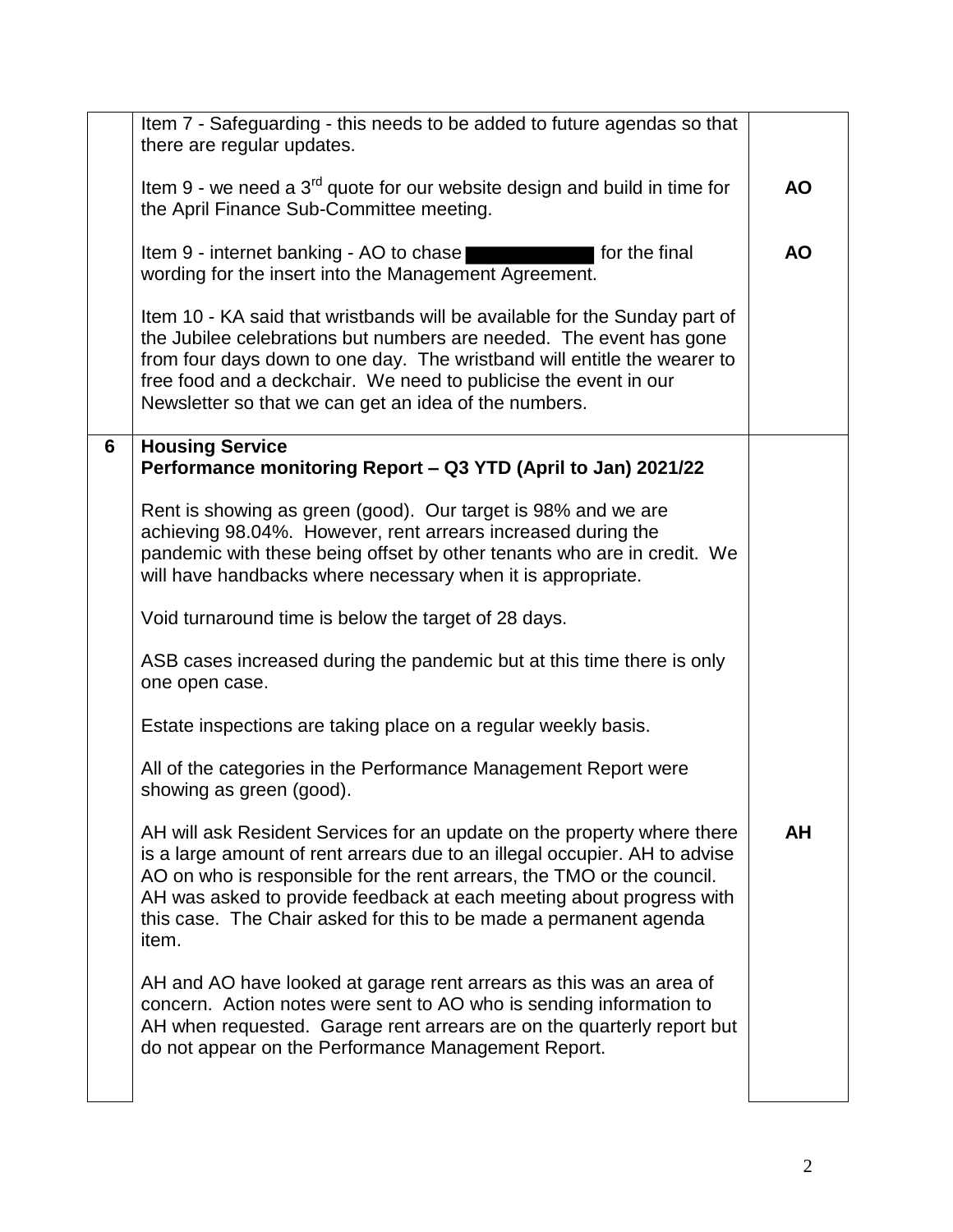| $\overline{7}$ | <b>Environmental</b>                                                                                                                                                                                                                                                                                                                                                                                                                                                                         |    |
|----------------|----------------------------------------------------------------------------------------------------------------------------------------------------------------------------------------------------------------------------------------------------------------------------------------------------------------------------------------------------------------------------------------------------------------------------------------------------------------------------------------------|----|
|                | a. Health and safety:                                                                                                                                                                                                                                                                                                                                                                                                                                                                        |    |
|                | Fire risk assessments - update - there were 39 items on the list<br>last month and now there are just 4. 2 high risk items involve<br>items in communal areas/gardens. If residents don't move these<br>items then the council will take legal steps to remove them. 2<br>medium to low risk items include the roof areas which are a<br>council retained function. This includes gates on the roof being in<br>a locked position.                                                           |    |
|                | <b>Estate inspections – update - VS carried out an estate lighting</b><br>$\bullet$<br>inspection after dark last night as estate lighting is not checked<br>during the estate inspections. AO asked VS to send the list to<br>Housing Officer, and to copy in AO. VS said that<br>there were no lights throughout Block 7 Devon Mansions and this<br>had been reported to AO on the 27th February 2022. As at the<br>1 <sup>st</sup> March meeting there were still no lights in the block. | VS |
|                | Tenancy checks will resume from April 2022. AH said that we<br>$\bullet$<br>have two years in which to carry out tenancy checks and its a<br>condition of tenancy to allow the checks to take place so tenants<br>must comply.                                                                                                                                                                                                                                                               |    |
|                | Accidents, incidents and near misses - none                                                                                                                                                                                                                                                                                                                                                                                                                                                  |    |
|                | b. Safeguarding - no issues                                                                                                                                                                                                                                                                                                                                                                                                                                                                  |    |
| 8              | <b>Community Engagement</b>                                                                                                                                                                                                                                                                                                                                                                                                                                                                  |    |
|                | Newsletter planning/update                                                                                                                                                                                                                                                                                                                                                                                                                                                                   |    |
|                | Items wanted and should be sent to KA.                                                                                                                                                                                                                                                                                                                                                                                                                                                       |    |
| 9              | Governance                                                                                                                                                                                                                                                                                                                                                                                                                                                                                   |    |
|                | a. HR Subcommittee<br><b>Summary of staffing restructure - there has been one voluntary</b><br>redundancy and one compulsory redundancy. We continue to<br>search for a multi trader and have received 15 CV's but none of<br>the applicants were suitable.<br>HR Consultant,<br>and AO are doing some research into where to advertise and the<br>costs involved.                                                                                                                           |    |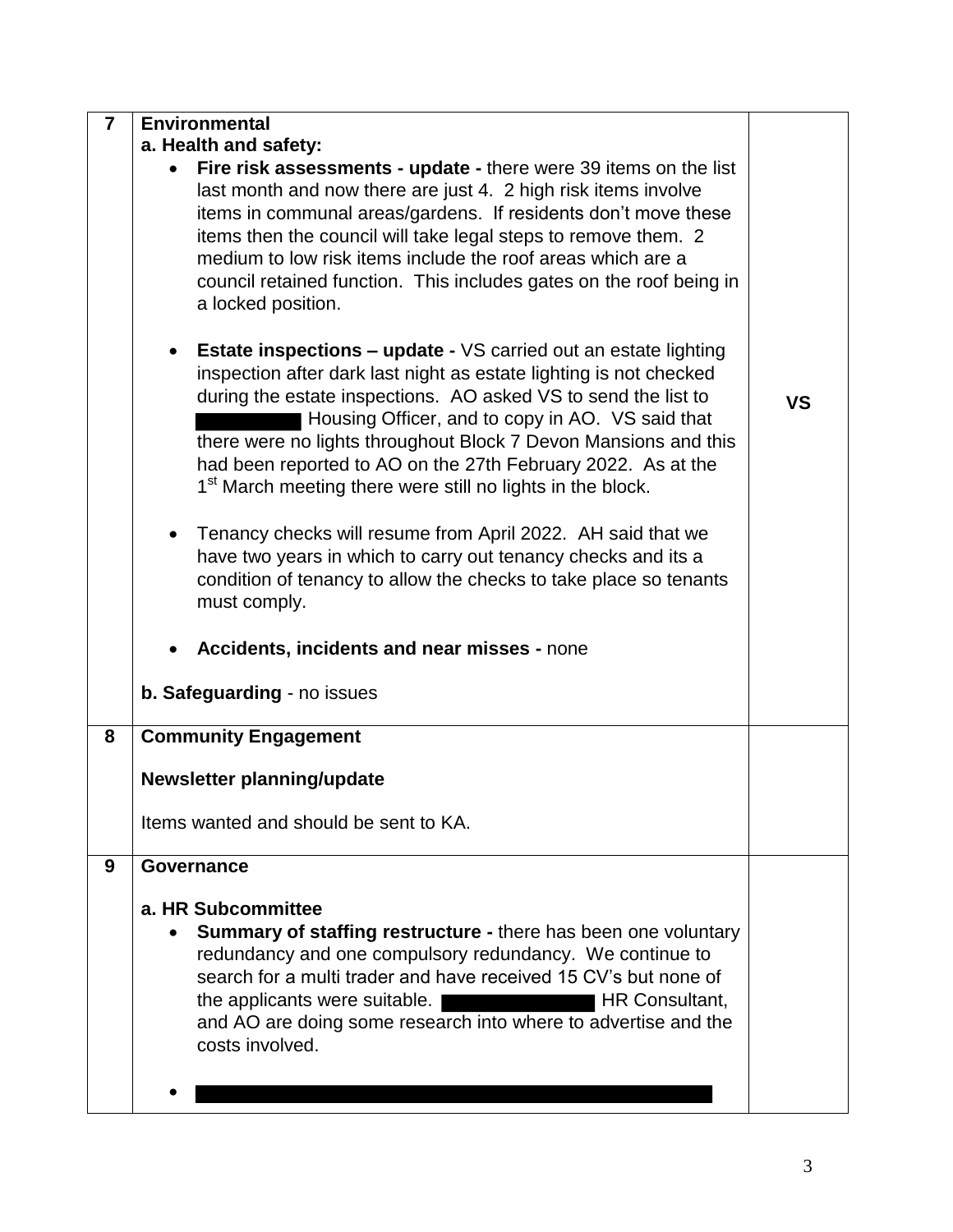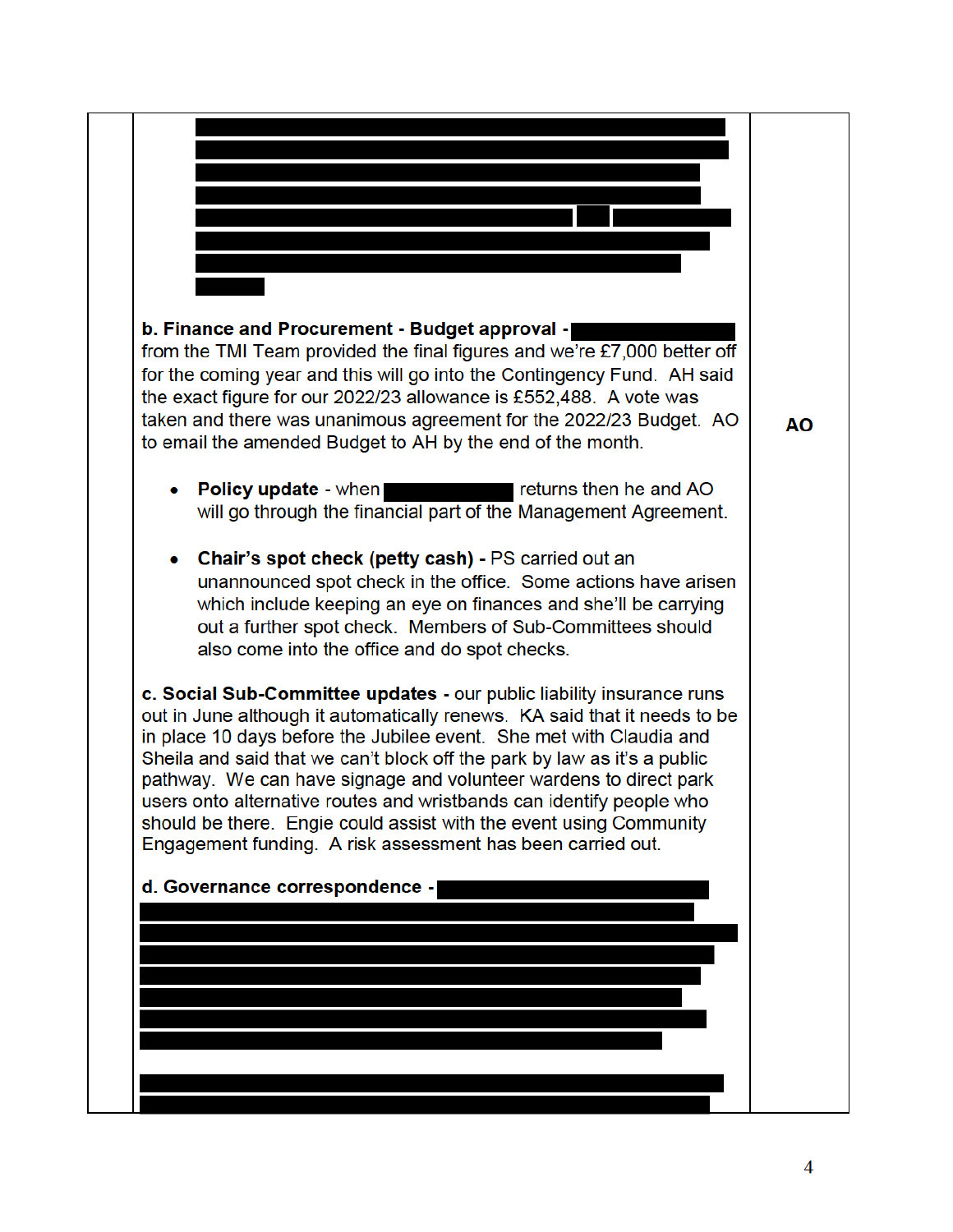|     | e. STMOC training portal: https://www.stmoc.uk - everyone to<br>register if they haven't already done so          |  |
|-----|-------------------------------------------------------------------------------------------------------------------|--|
|     | 9 <sup>th</sup> March - Data Protection                                                                           |  |
|     | 16 <sup>th</sup> March - Difficult Conversations                                                                  |  |
|     | 21 <sup>st</sup> March - Decarbonisation of Council Housing                                                       |  |
|     | 28 <sup>th</sup> March - Equalities                                                                               |  |
|     |                                                                                                                   |  |
| 10. | <b>Report back from Council and other meetings</b><br><b>Southwark Tenant Management Organisation Committee -</b> |  |
|     | no meeting<br>Potters' Fields Park Management Trust - no meeting                                                  |  |
|     | Safer Neighbourhood Team meeting - no meeting                                                                     |  |
| 11  | <b>Any Other Business</b>                                                                                         |  |